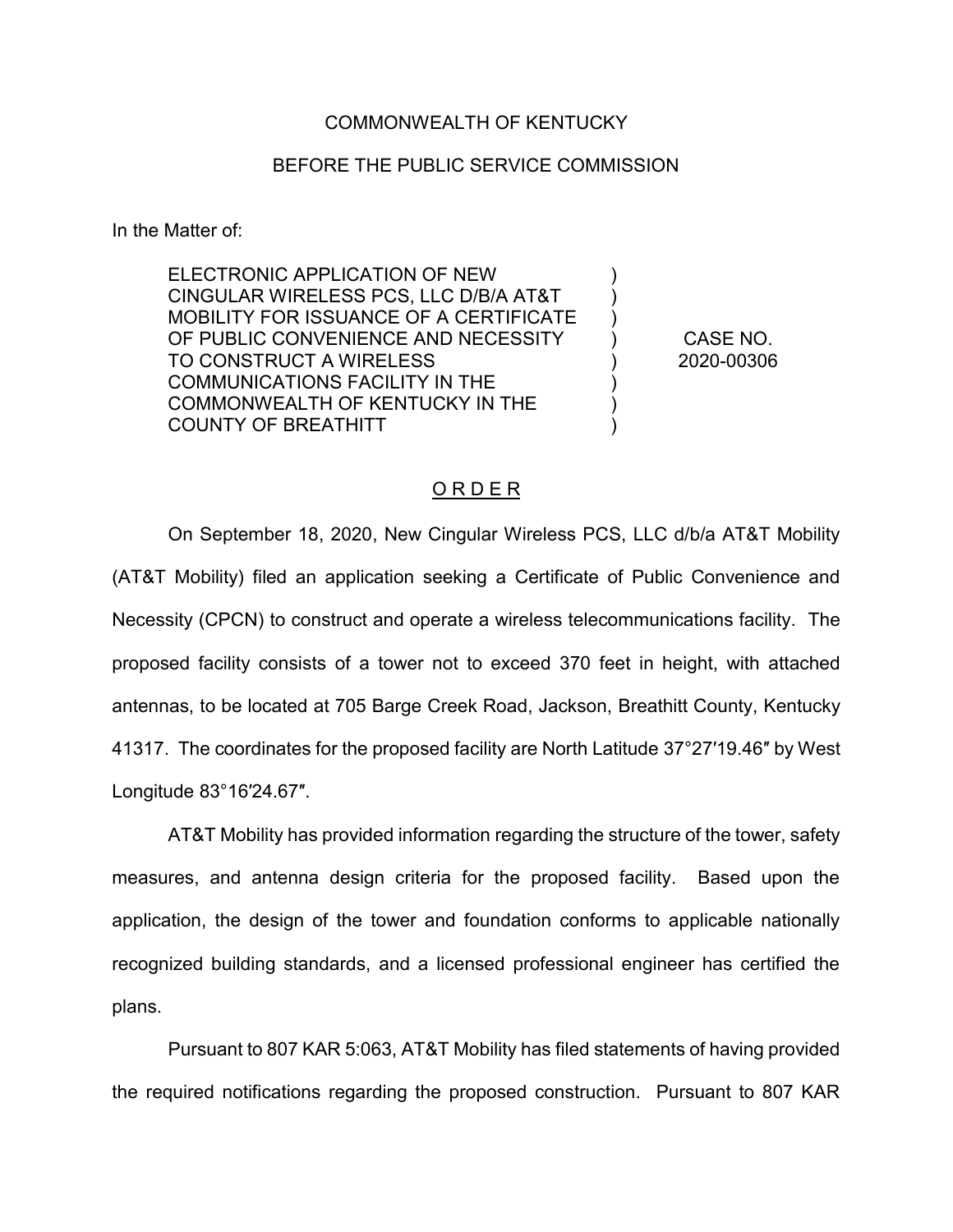5:063, AT&T Mobility filed evidence that the county judge/executive and all property owners within 500 feet and contiguous to the cell site have been notified of the proposed construction. The notices solicited any comments and informed the recipients of their right to request intervention. As of the date of this Order, one public comment and no requests for intervention have been received. The one public comment came by way of letter on September 25, 2020, from Stephen Jones. Mr. Jones lives near the proposed location of the proposed tower and expressed generalized concerns about living near the proposed tower including that having the tower there would "tear up the land."1 Mr. Jones, in his comment, neither requested intervention in this matter nor offered to provide any evidence. While the Commission considers all public comments that it receives, the United States Court of Appeals for the Sixth Circuit (Sixth Circuit) has found that unsupported opinion does not constitute substantial evidence. <sup>2</sup> Also, general concerns that a proposed tower is ugly or unwanted near an individual's residence are not sufficient to meet the Sixth Circuit substantial evidence test. $3$  Accordingly, while the Commission takes note of Mr. Jones's comment, it will not afford it any weight when considering AT&T Mobility's application.

AT&T Mobility has filed applications with the Federal Aviation Administration (FAA) and the Kentucky Airport Zoning Commission (KAZC) seeking approval for the construction and operation of the proposed facility. Both the FAA application and the KAZC application have been approved.

 $\overline{\phantom{a}}$ 

<sup>&</sup>lt;sup>1</sup> Stephen Jones Public Comment (filed Sept. 25, 2000).

<sup>2</sup> *Cellco Partnership v. Franklin Co., KY*, 553 F. Supp. 2d 838, 852 (E.D. Ky. 2008).

<sup>3</sup> *T-Mobile Central, LLC v. Charter Township of West Bloomfield*, 691 F.3d 794, 800 (6th Cir. 2012).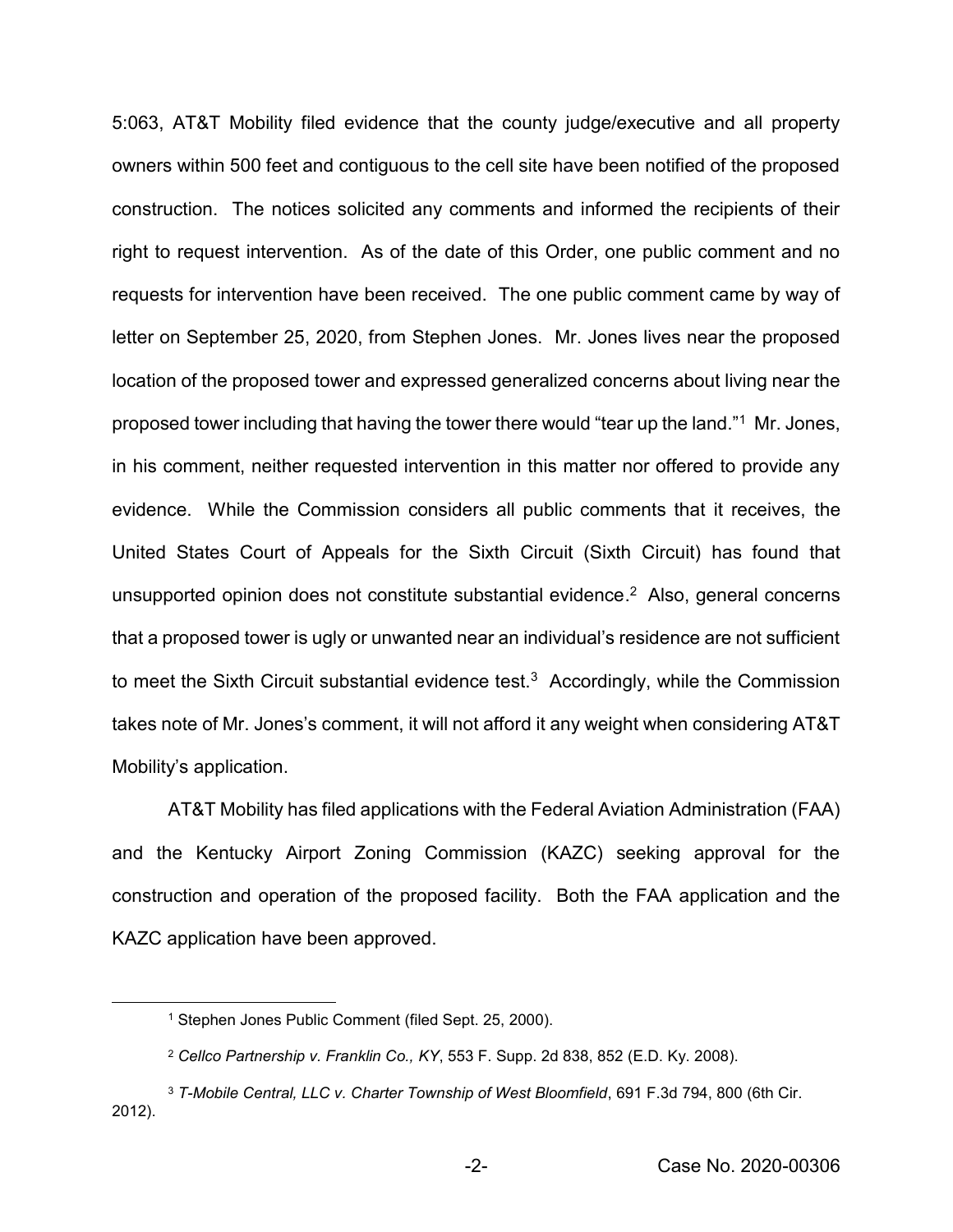Having considered the evidence of record and being otherwise sufficiently advised, the Commission finds that AT&T Mobility has demonstrated that a facility is necessary to provide adequate utility service and, therefore, a CPCN to construct the proposed facility should be granted.

Pursuant to KRS 278.280, the Commission is required to determine proper practices to be observed when it finds, upon complaint or on its own motion, that the facilities of any utility subject to its jurisdiction are unreasonable, unsafe, improper, or insufficient. To assist the Commission in its efforts to comply with this mandate, AT&T Mobility should notify the Commission if the antenna tower is not used to provide service in the manner set out in the application and this Order. Upon receipt of such notice, the Commission may, on its own motion, institute proceedings to consider the proper practices, including removal of the unused antenna tower, which should be observed by AT&T Mobility.

IT IS THEREFORE ORDERED that:

1. AT&T Mobility is granted a CPCN to construct a wireless telecommunications facility. The proposed facility consists of a tower not to exceed 370 feet in height, with attached antennas, to be located at 705 Barge Creek Road, Jackson, Breathitt County, Kentucky 41317. The coordinates for the proposed facility are North Latitude 37°27′19.46″ by West Longitude 83°16′24.67″.

2. AT&T Mobility shall immediately notify the Commission in writing if, after the antenna tower is built and utility service is commenced, the tower is not used for three months in the manner authorized by this Order.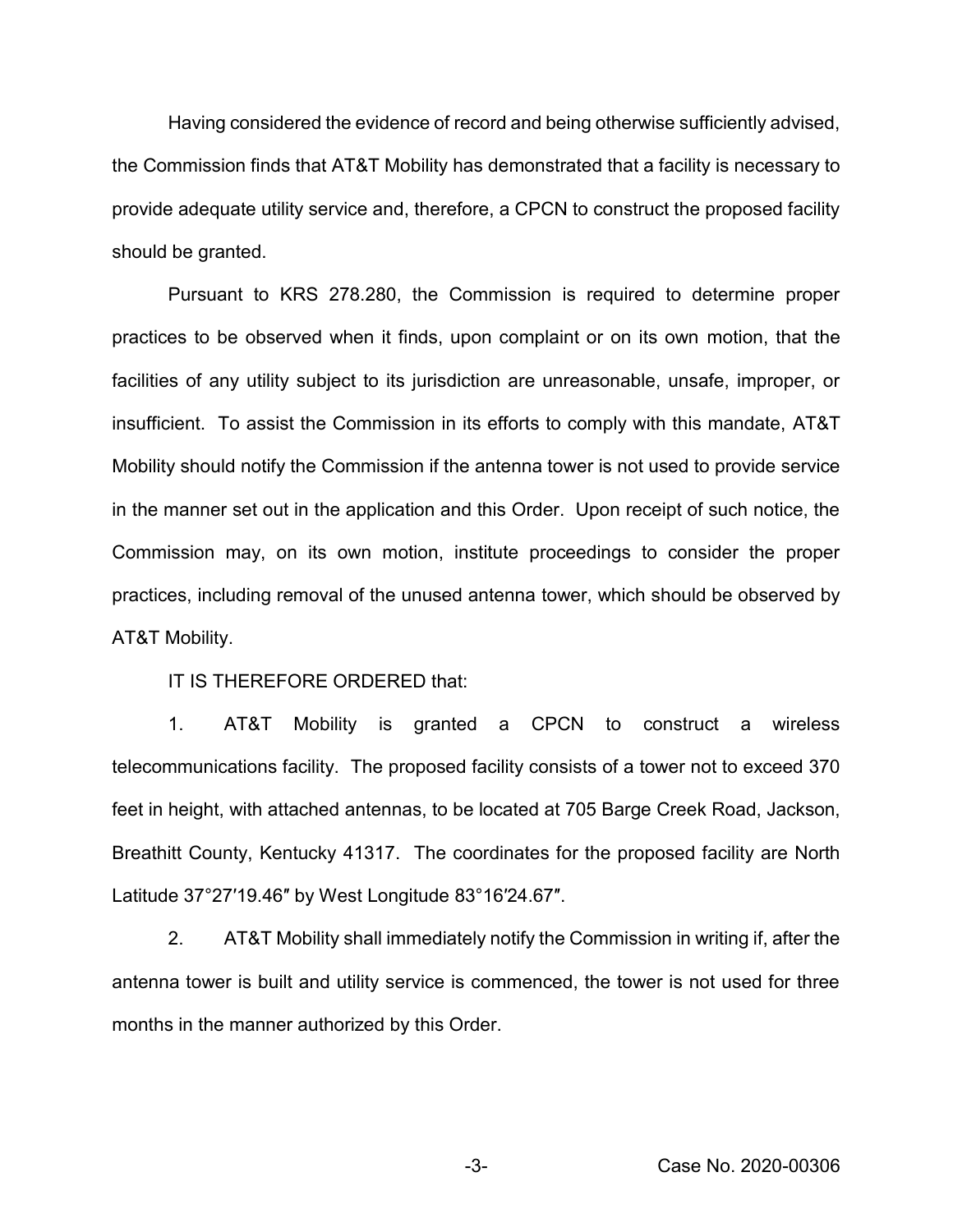3. Documents filed, if any, in the future pursuant to ordering paragraph 2 herein shall reference this case number and shall be retained in the post-case correspondence file.

4. This case is closed and removed from the Commission's docket.

## [REMAINDER OF PAGE INTENTIONALLY LEFT BLANK]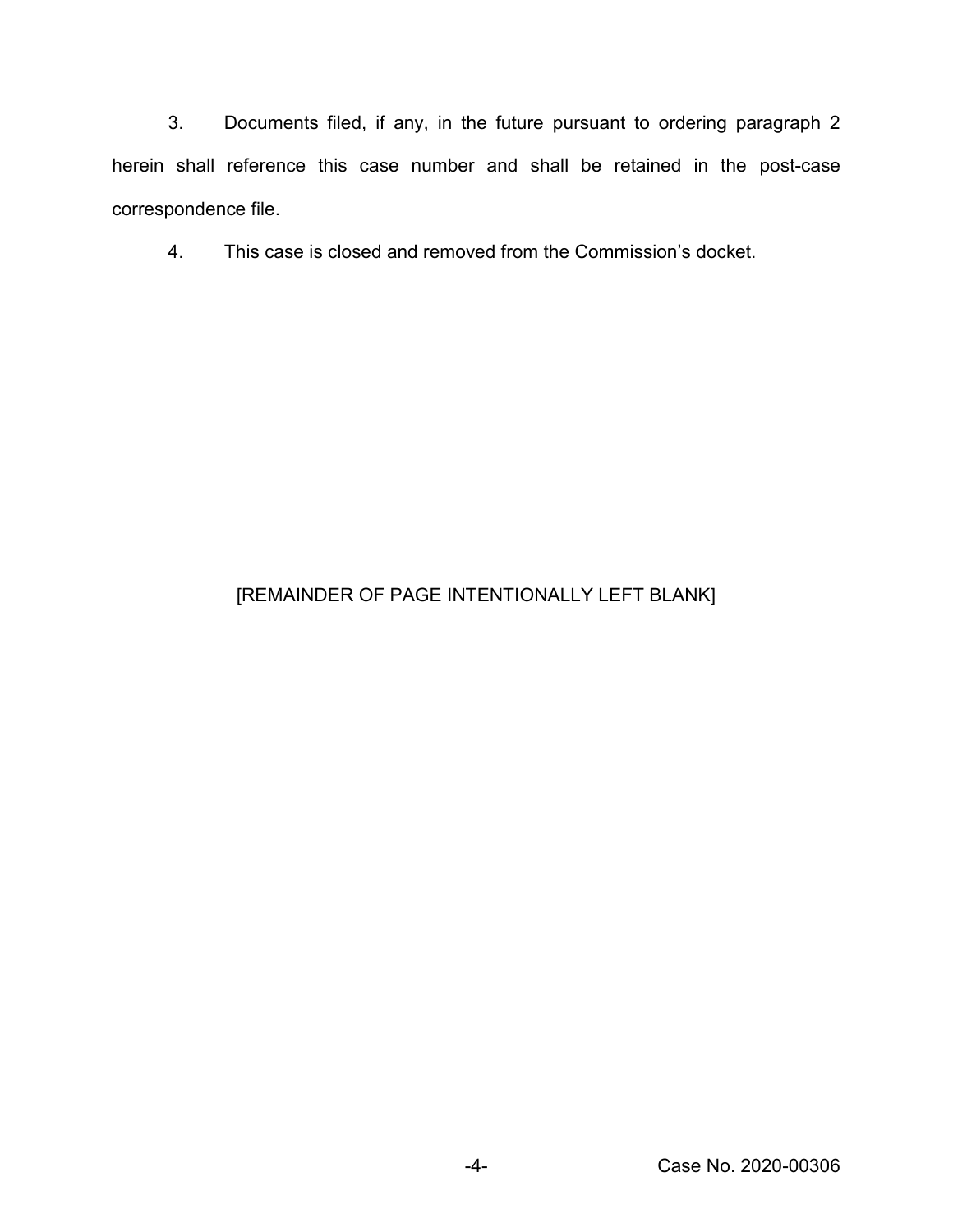By the Commission



ATTEST:  $\bigwedge \bigcup \neq \bigwedge$  for Executive Director

Case No. 2020-00306